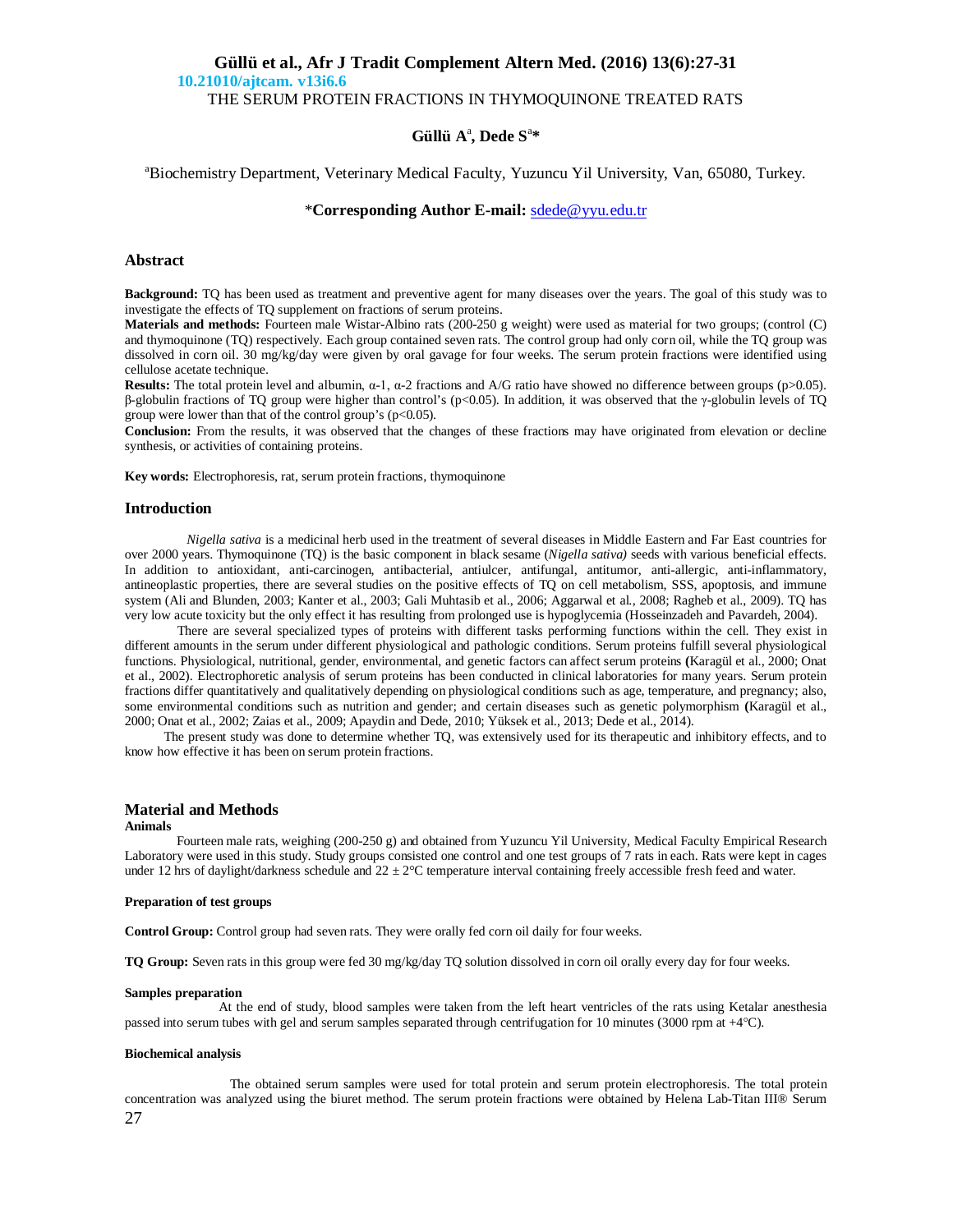## **Güllü et al., Afr J Tradit Complement Altern Med. (2016) 13(6):27-31**

## **10.21010/ajtcam. v13i6.6**

Protein Electrophoresis system (Helena, Bioscience Europe, UK). The determined bands after electrophoresis were analyzed with Platinum 3.0 program. The total protein concentrations were calculated after Biuret test.

## **Statistical analysis**

 The data obtained were analyzed with paired samples t-test. Statistical differences were considered when p value was less than 0.05 using SPSS 22.0 statistical software*.*

## **Results**

The results for the serum samples are summarized in Tables 1 and 2

| Parameters (%)            | TQ group             | Control group    | n    |
|---------------------------|----------------------|------------------|------|
| Albumin $(\% g)$          | $49.79 + 1.42$       | $53.11 \pm 1.35$ | .066 |
| $\alpha_1$ globulin (% g) | $7.94 \pm 0.64$      | $9.17 \pm 0.89$  | .406 |
| $\alpha_2$ globulin (% g) | $11.26 \pm 1.05$     | $9.18 \pm 0.57$  | .119 |
| $\beta$ globulin (% g)    | $23.65 \pm 0.70$     | $19.30 \pm 0.86$ | .012 |
| $\gamma$ globulin (% g)   | $7.36 \pm 0.38$      | $9.24 + 0.71$    | .024 |
| A/G                       | $1.0013 \pm 0.05693$ | $1.15 \pm 0.07$  | .070 |

Table 1: % g values for protein fractions

Although it was observed that albumin,  $\alpha_1$ -globulin levels, A/G ratio and total protein levels comparatively decreased in the TQ group and alpha 2 levels increased, the variances were not statistically significant. It was determined that the beta globulin levels of TQ group had higher values than the control group (p < 0.05).

It was identified that gamma globulin levels decreased statistically in TQ group (p < 0.05).

| Table 2: Preotein fraction concentrations obtained from study groups |  |  |
|----------------------------------------------------------------------|--|--|
|----------------------------------------------------------------------|--|--|

| <b>Parameters</b>       | TQ group          | Control group    |
|-------------------------|-------------------|------------------|
| Total protein(gr/dl)    | $5.905+0.303$     | $6.370\pm0.676$  |
| Albumin $(\%)$          | $2.940\pm0.189$   | $3.380 + 0.347$  |
| $\alpha_1$ globulin (%) | $0.469 + 0.038$   | $0.584 + 0.107$  |
| $\alpha_2$ globulin (%) | $0.668 + 0.043$   | $0.585 + 0.043$  |
| $\beta$ globulin $(\%)$ | $1.395 + 0.046$   | $1.230+0.055$    |
| $\gamma$ globulin (%)   | $0.435 \pm 0.026$ | $0.589 + 0.034$  |
| A/G                     | $1.01 + 0.057$    | $1.13 \pm 0.067$ |

 Data obtained as a result of assessing the serum protein fraction percentages in total protein summarized in (Table 3). The comparison conducted for the same exhibited similar results with the concentration values.

The band images and electropherograms of serum protein fractions identified in control and TQ groups are showed in Figures 6 and 7



**Figure 1:** Control group band image and electropherogram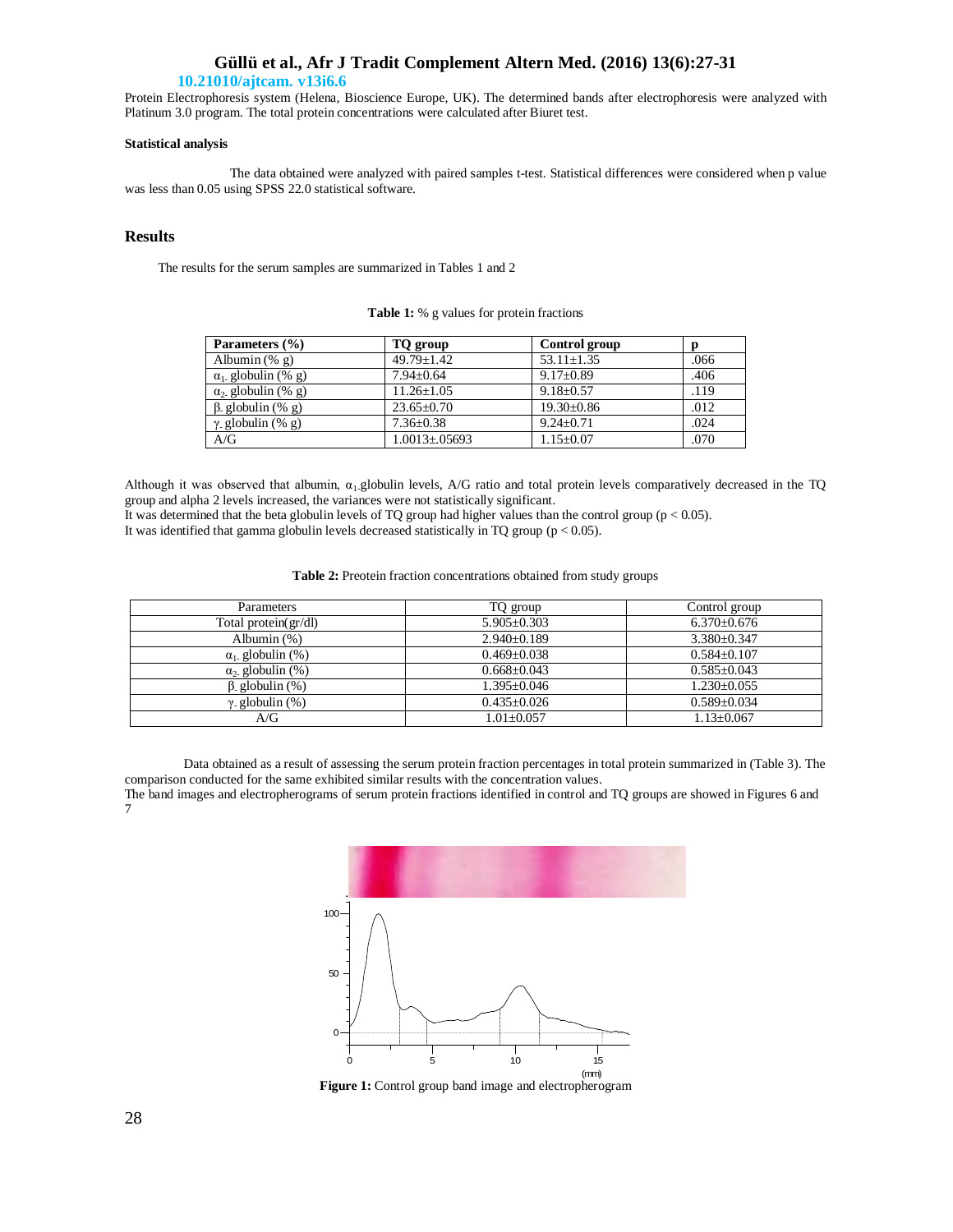

**Figure 2:** TQ group band image and electropherogram

#### **Discussion**

 Clinically significant serum proteins have several functions including transport of lipids, vitamins, and metalloenzymes in circulation, and the regulation of supplementary components, extracellular activity, and the immune system. As a result of a normal serum protein electrophoresis, serum proteins are separated into  $5 - 6$  bands (albumin,  $\alpha_1$ ,  $\alpha_2$ , β and γ-globulin) (Murray, 2003; Metzler and Metzler, 2001).

Albumin had a key role in general binding and transport mechanism. Globulins were separated as  $\alpha$ 1, 2,  $\beta$  and  $\gamma$  globulin fractions, with different functions (Kaneko et al., 1997; Metzler and Metzler, 2001; Prinsen et al., 2004). Albumin is one negative phase protein because its amount decreases during acute phase response;  $\alpha$ 1, 2, β and γ globulins are positive acute phase proteins becaiuse their amounts increases during acute phase response (Zaias et al., 2009).

 Although literature review showed no earlier studies on the effects of TQ applications on serum protein fractions, there are publications that revealed the effects of its application in different doses, periods, and conditions on serum total protein and albumin levels. In daily 10 mg/kg TQ application on rats for 5 weeks, it was reported that serum total protein concentrations and albumin levels were not affected (Abdel-Wahab, 2013). Also the same amount of TQ was applied to drinking water of the rats for 2 weeks and no change in total protein levels was observed (Badary et al., 2000).

 Jaswal et al. (2013) did not determine a significant change in albumin levels of rats that were applied 10, 20, and 40 mg/kg TQ dissolved in olive oil for 8 weeks (Elbarbry et al., 2012). Furthermore, in rats that were given 5 mg/kg intraperitoneal TQ for 5 weeks, it was indicated that total protein levels were not affected (El-Khouly et al., 2012).

 In a study that examined the effects of TQ application on serum total proteins, it was observed that the total protein levels increased in 60 mg/kg/day applied group (p < 0.05), and did not change in 30 mg/kg/day applied group (Kurt et al., 2015). It was further observed that, although the total protein concentrations relatively decreased in 30 mg/kg/day TQ applied group, but, this result was not important ( $p > 0.05$ ) in this study.

There are several physiological, toxicological, pathological, and nutritional empirical studies that examined the effects of TQ and *N. sativa* applications that contain plenty of TQ on serum protein levels. There was a study, which demonstrated that the reductions in serum total protein and albumin concentrations due to insecticides with organic chlorine were brought back to normal with *N. sativa* application (Mahmoud et al., 2002). In rats with oxidative liver damage induced by aluminum chloride, application of *N. sativa* oil significantly reduced albumin and total protein concentrations (Bouasla et al., 2014).

 When TQ was used as a supplementary nutrient, it was determined that the total serum protein levels increased, but, albumin and globulin levels stayed at normal range (Al-Gaby, 1998). An increase in serum albumin levels of *N. sativa* applied rats (Al-Jishi and Abuo Hozaifa, 2003), and plasma total protein, albumin and globulin levels in rabbits (Tousson et al., 2011) were observed. It was reported that the application of different levels of *N. sativa* had no effects on serum protein and albumin levels in broiler chicks (Toghyani et al., 2010). TQ asserts its metabolic effects by binding to serum albumin (Lupidi et al., 2010; Yasseen et al., 2014). There are several studies conducted with different objectives, different dosage and durations of TQ applications. In a study that investigated the effects of TQ applications on serum albumin levels, it was identified that there was no statistical differences between the study and control groups (Kurt et al., 2015). In another study, there was no significant effect with the application of 10 and 20 mg/kg/day oral TQ on albumin levels (El-Barbry et al., 2012). Also in this study, in compliance with the above mentioned study results, it was observed that serum albumin levels relatively decreased in TQ applied group, however this reduction was not important for statistic purposes (p>0.05). However, it was reported that serum total protein, albumin, and albumin/globulin rates decreased due the fact that gentamycin application increased after TQ application and came close to the levels reached within the control group (Galaly et al., 2014).

Serum globulin levels are important in the diagnosis of liver diseases, together with other available tests. It was noted that serum globulin concentrations of chickens in *N. sativa* oil diet increased significantly (Bölükbaşı et al., 2009). In a study that determined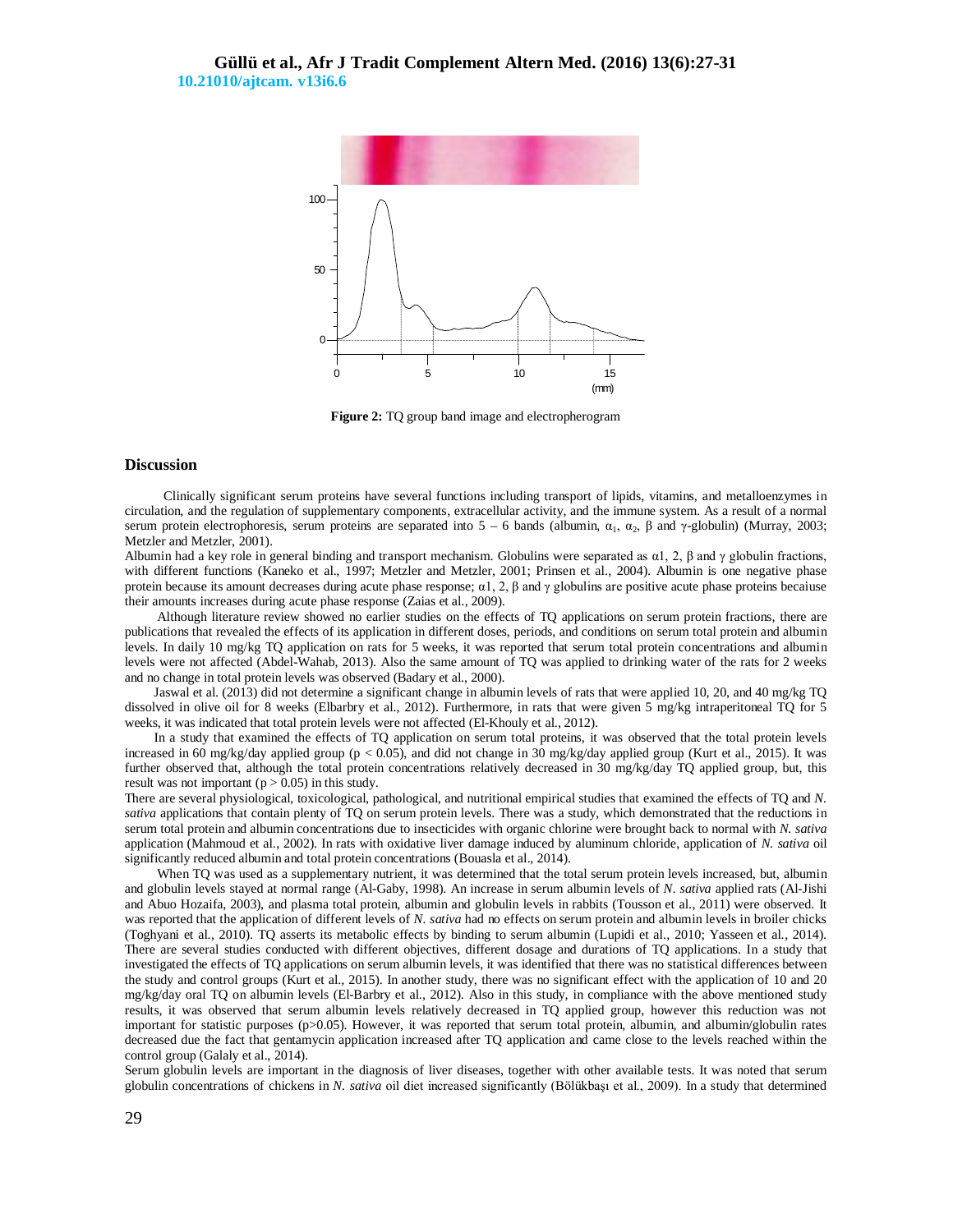## **Güllü et al., Afr J Tradit Complement Altern Med. (2016) 13(6):27-31**

### **10.21010/ajtcam. v13i6.6**

the effects of TQ application on serum globulin levels, it was found that serum globulin levels increased significantly in the 60 mg/kg/day TQ applied group (p<0.05), however they stayed the same in 30 mg/kg/day TQ applied group (Kurt et al., 2015). It was observed in this study that TQ application did not change the total globulin level as well.

The first group of  $\alpha$ -1 globulins are  $\alpha_1$ -antitrypsin,  $\alpha_1$ -acid glycoprotein,  $\alpha_1$ -lipoprotein (Apo-lipoprotein A), and  $\alpha_1$ -fetoprotein (AFP) (Turgut, 2000). It was observed in this study that, although  $\alpha_1$  globulin fraction relatively decreased in TQ applied group, but this status was not statistically significant ( $p > 0.05$ ),  $\alpha$ -2 globulins are glycoproteins, macroglobulin, haptoglobulin, and ceruloplasmin (Mehmetoğlu, 2002).  $\alpha_2$ -macroglobulin, heptoglobulin, and ceruloplasmin are affected by several metabolic conditions significantly. Ceruloplasmin that was synthesized primarily in the liver was accepted as an acute phase protein that shows a moderate response to conditions such as inflammation and tissue damage; as well as an antioxidant (Güngör et al., 2004). Haptoglobulin (Hp) induction provides protection against oxidative stress and kidney damage, creates a stable complex with free plasma hemoglobin, and is a genetic polyphormic glycoprotein (Wobeto et al., 2009; Blum et al., 2010). Plasma haptoglobin increases in acute infections, trauma, and nephrotic syndrome. In individuals with active hemolysis induced haptoglubin deficiency, an independent hemoglobin band that migrates to α-2 or β regions **(**Karagül et al., 2000; Onat et al., 2002). Although literature review revealed no studies that investigated its effects on α-2 globulin, it was reported that the inflammation proteins, whose antiinflammatory effects are known as belonging to this group, were affected by TQ application (Galaly et al., 2014; Cikman et al., 2015). Although it was observed that α-2 band increased somewhat in TQ applied study group in this study, these differences were not important as statistically ( $p > 0.05$ ).

 β-lipoproteins (apolipoprotein B), complimentary proteins (C3, C4), β2-microglobulin, hemopexin and transferrin (siderophilin) are in the β globulin group. There was no study that demonstrated the effects of TQ application on β-globulin fractions. However, the present studies' results determined that β-globulin levels increased in TQ applied group (p < 0.05). It was considered that this high level for β-globulin was due to the effects of TQ on the proteins that are among β-globulins and certain physiologic activities and that these were a part of  $\gamma$ -globulins, which are also defined as antibody proteins that help in the fight against infections. The important proteins of the  $\gamma$ -globulin fraction are immunoglobulins (Ig G, Ig M, Ig A, Ig E ve Ig D), C1q complimentary system protein, and C-reactive protein (CRP) (Turgut, 2000; Mehmetoğlu, 2002). It was determined in this study that  $\gamma$ -globulin concentrations significantly decreased in TQ applied group ( $p < 0.05$ ). It was also interesting to note that, in addition to the decrease in γ-globulin, beta globulin fraction increased.

 There are studies that identified TQ application to affect immunoglobulin levels. In a study that implemented TQ application in conjunctivitis treatment, it was reported that, in addition to other immunity parameters, Ig E level decreased as well (Hayat et al., 2011). Anti-inflammatory properties of TQ on rats with asthma were proven by demonstrating its detractive effect on serum Ig E (Ammar et al., 2011). *N. sativa* application is defined as an initiator effect of IgG and IgM induced immunity response (Al-Suhaimi, 2012). In a study that scrutinized the effect of TQ on imidacloprid (IC) induced immunotoxicity, phagocytic activity, chemo kinesis, chemotaxis, immunoglobulin levels and biochemical, histopathologic, and immunologic variations were observed, and antibody hemagglutination improved (Mohany et al., 2012).

 This study was designed to investigate whether TQ, was widely used in various ways and for various reasons in recent times. The study also showed its effectiveness on serum protein fractions, although the total protein levels, albumin, α-1 and α-2 fractions were not significantly affected after 30 mg/kg/day dose TQ application, β-globulin fraction increased, while γ-globulin fractions decreased. It was concluded that these variations could have been due to synthesis and increase or decrease in the activity of the proteins that constitute the related fractions as a result of TQ application. It is suggested that further studies would cover expression and synthesis, and activity phases should be conducted for exact determination of the proteins that are in serum protein fractions that are affected by TQ application, and to show which phase they were affected by it.

## **References**

- 1. Abdel Wahab WM (2013). Protective effect of thymoquinone on sodium fluoride-induced hepatotoxicity and oxidative stress in rats, J Basic Applied Zool, **66**, 263–270.
- 2. Aggarwal BB, Kunnumakkara AB, Harikumar KB, Tharakan ST, Sung B and Anand P (2008). Potential of spice-derived phytochemicals for cancer prevention, Planta Med, **74**, 1560-1569.
- 3. Al-Gaby AM. (1998). Amino acid composition and biological effects of supplementing broad bean and corn proteins with *Nigella sativa* (black cumin) cake protein, Nahrung, **42(5)**, 290-294.
- 4. Ali BH and Blunden G (2003). Pharmacological and toxicological properties of *Nigella sativa*, Phytother Res, **17**, 299-305.
- 5. Al-Jishi SA and Abuo Hozaifa B (2003). Effect of *Nigella sativa* on blood hemostatic function in rats, J Ethnopharmacol, **85,** 7-14.
- 6. Al-Suhaimi EA (2012). Hepatoprotective and immunological functions of *Nigella sativa* seed oil against hypervitaminosis A in adult male rats, Int J Vitam Nutr Res, **82**, 288-297.
- 7. Ammar el-SM, Gameil NM, Shawky NM and Nader MA (2011). Comparative evaluation of anti-inflammatory properties of thymoquinone and curcumin using an asthmatic murine model, Int Immunopharmacol, **11(12)**, 2232-2236.
- 8. Apaydin B and Dede S (2010). Electrophoretic profile of serum protein fractions from sheep naturally infected with *Babesia ovis,* Rev Méd Vét, **161**, 57-60.
- 9. Attia AM, El-Banna SG, Nomeir FR and Abd El-Basser MI (2011). Lindane-induced biochemical perturbations in rat serum and attenuation by omega-3 and *Nigella sativa* seed oil, Ind J Biochem Biophys, **48**, 184-190.
- 10. Badary OA, Abdel-Naim AB, Mohamed H and Hamada FM (2000). The influence of thymoquinone on doxorubicininduced hyperlipidemic nephropathy in rats, Toxicology, 219-226.
- 11. Blum S, Vardi M, Brown JB, Russell A, Milman U, Shapira C, Levy NS, Miller-Lotan R, Asleh R and Levy AP (2010). Vitamin E reduces cardiovascular disease in individuals with diabetes mellitus and the haptoglobin 2-2 genotype, Pharmacogenomics, **11**, 675-684.